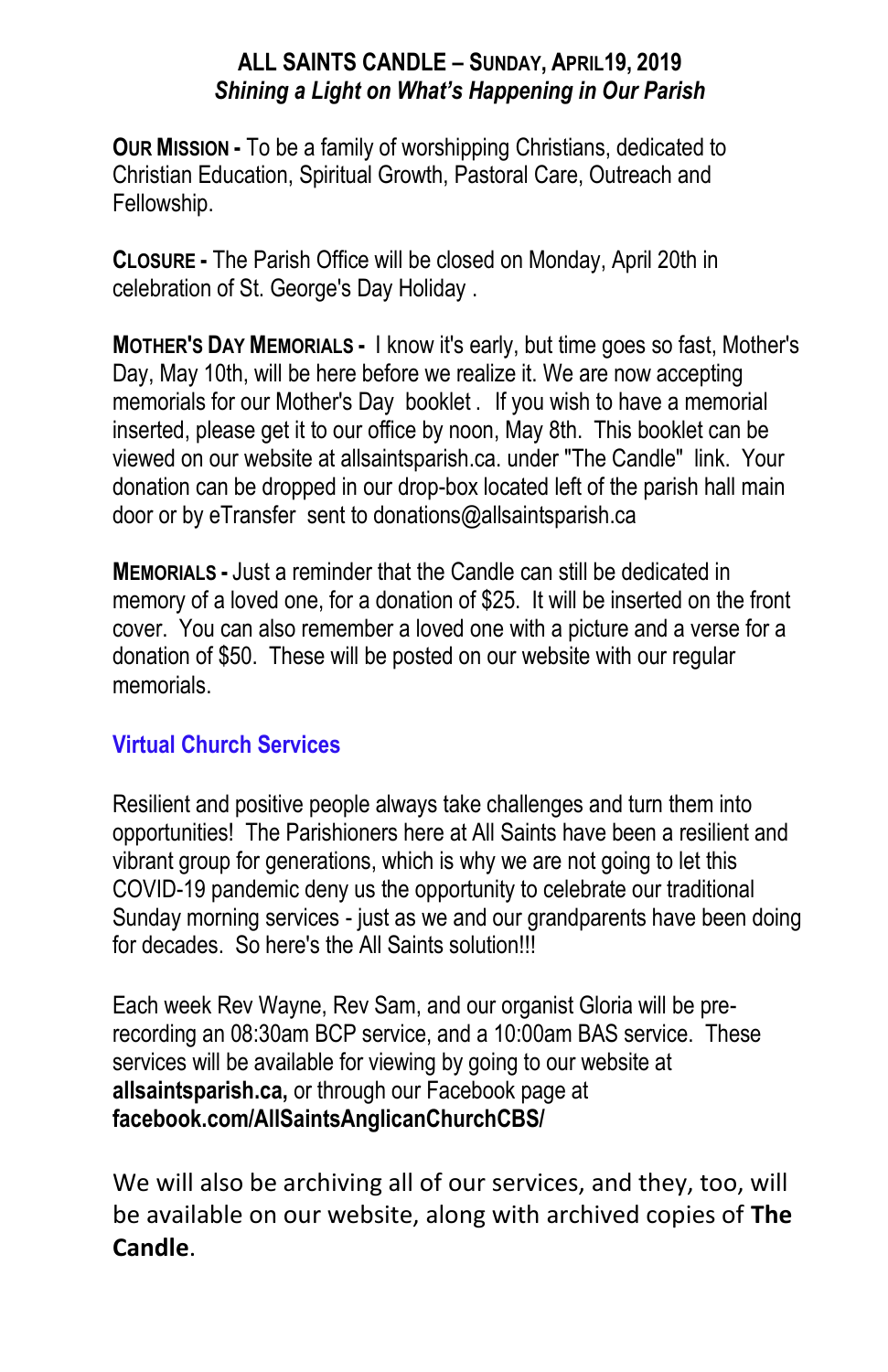My Dear Friends,

I wish to write you again today to communicate some developments, and to provide some further information to our wider Parish Family. As per the Bishop's latest Pastoral Letter #4, available on both our website and Facebook page, due to the COVID-19 pandemic, the celebration of the Holy Communion and Holy Eucharist have been suspended indefinitely, until reinstated by the Bishop.

This includes any further pre-recorded liturgies from our Church. That said, we will continue to pre-record our Palm Sunday, Maundy Thursday, Good Friday, and Easter Sunday liturgies and beyond (as long as we are legally permitted to do so), but all will be without the celebration of Holy Communion/Eucharist.

Although this is disappointing, yet fully understandable, please rest assured that we all remain in communion as the body of Christ throughout these challenging times. A time will indeed come when COVID-19 shall pass, and we will joyfully gather together as a worshiping family, celebrating in the sacred mysteries of the body and blood of Christ again through the Holy Communion/Holy Eucharist. Until that time, let us thank God for the privilege of technology to bring our Parish family together through our continued prerecorded liturgies.

That said, I am very aware that some people do not have internet access, or are unfamiliar or uncomfortable with technology. That is why this week it is my goal to have a paper liturgy completed to send out. This bi-weekly endeavour will allow your Church to reach out and connect with you as well. It is hoped, just as the pre-recording of services, these paper liturgies will bring some level of comfort to you, and be reassured that we are with you through this together.

I want to assure our Parish family as well that proactive and regular communication between the Clergy, Parish Wardens and Vestry have been, and will continue to be a priority. As Rector, I communicate daily with Rev Sam, and the wardens and I are in constant communication. Likewise, I have sent Vestry several updates, and we are now having "virtual" meetings on a weekly basis. All of this as we endeavor together, by God's grace, to get through this, and indeed by God's grace we will.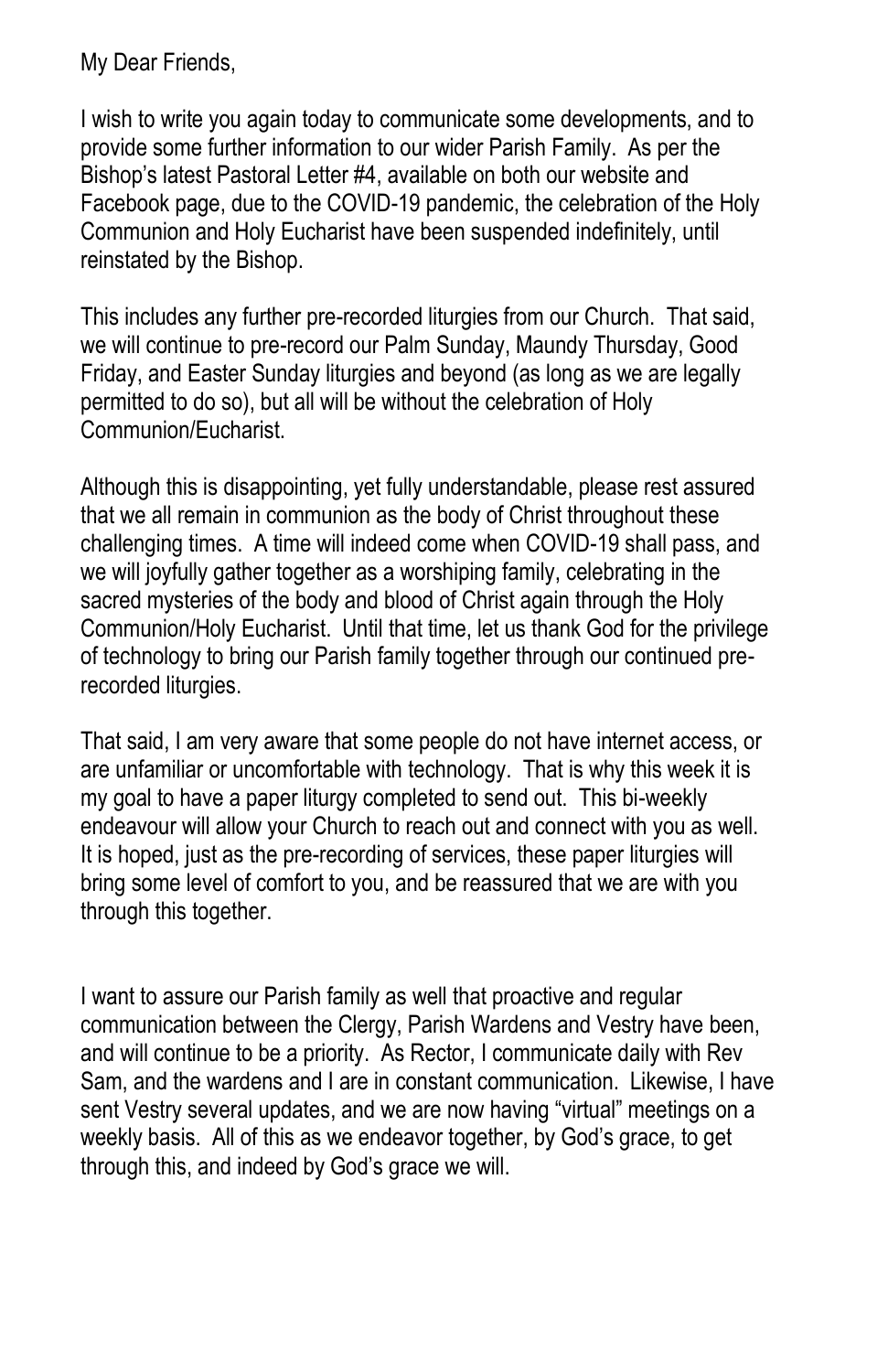I also wish to thank those who have been dropping their envelopes in the secure drop-slot (to the left of our main door), or who have now signed up for eGivings, or those who are regular eGivers - Thank You.

In closing, I wish to commend all our Parish staff for their unwavering commitment in these unprecedented times. Remember my friends, we are here for you, and you are and will always be our number one priority. Until we talk again, God Bless and stay safe!

With my love and every blessing,

Wayne+

**AGM -** has been postponed until further

**VBS** - We had made plans for this year's VBS to be held June 29th to July 4th, however, due to the COVID-19 it has been put on hold until further notice. Our theme for this year is "Rocky Railroad".

**YOUTH MINISTRY -** Will resume after Covid -19 has ended.

#### **MEMORIAM - GENERAL FUND**

 In loving memory of **Uncle - Alexander Crewe** by Leo and Gail Hollohan